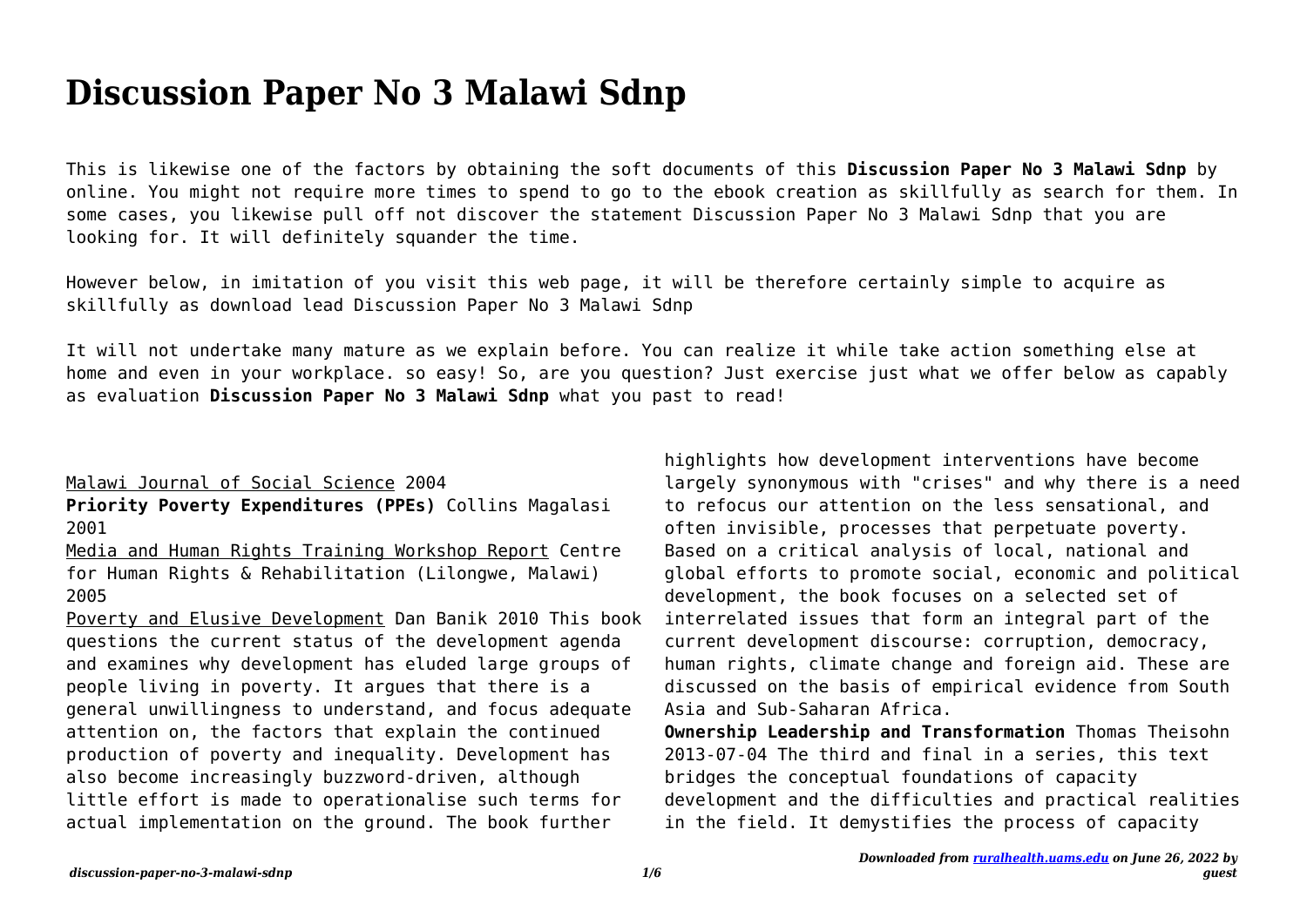development to make it more user-friendly. The book has two parts. The first shows how long-standing development dilemmas can be turned into opportunities for capacity development and societal transformation. It proposes a set of principles to guide the search for contextspecific approaches as the norm, and based on these default principles the authors explore relevant issues in comprehensible stages through a capacity lens. The second part is a compilation of experiences and lessons from around the world, to showcase promising initiatives and innovative solutions. It forms a casebook of insights and good (rather than best) practices on how development stakeholders can turn development dilemmas into opportunities tailored to the needs of their societies.

## **Journal of Agricultural and Resource Economics** 2007 **Educational Policy Choice and Policy Practice in Malawi** Esme C. Kadzamira 2001

#### The African Book Publishing Record 2003

**Ghana National Health Insurance Scheme** Huihui Wang 2017-08-14 Ghana National Health Insurance Scheme (NHIS) was established in 2003 as a major vehicle to achieve the country's commitment of Universal Health Coverage. The government has earmarked value-added tax to finance NHIS in addition to deduction from Social Security Trust (SSNIT) and premium payment. However, the scheme has been running under deficit since 2009 due to expansion of coverage, increase in service use, and surge in expenditure. Consequently, Ghana National Health Insurance Authority (NHIA) had to reduce investment fund, borrow loans and delay claims reimbursement to providers in order to fill the gap. This study aimed to provide policy recommendations on how to improve efficiency and financial sustainability of NHIS based on

health sector expenditure and NHIS claims expenditure review. The analysis started with an overall health sector expenditure review, zoomed into NHIS claims expenditure in Volta region as a miniature for the scheme, and followed by identifictation of factors affecting level and efficiency of expenditure. This study is the first attempt to undertake systematic indepth analysis of NHIS claims expenditure. Based on the study findings, it is recommended that NHIS establish a stronger expenditure control system in place for longterm sustainability. The majority of NHIS claims expenditure is for outpatient consultations, district hospitals and above, certain member groups (e.g., informal group, members with more than five visits in a year). These distribution patterns are closely related to NHIS design features that encourages expenditure surge. For example, year-round open registration boosted adverse selection during enrollment, essentially feefor-service provider mechanisms incentivized oversupply but not better quality and cost-effectiveness, and zero patient cost-sharing by patients reduced prudence in seeking care and caused overuse. Moreover, NHIA is not equipped to control expenditure or monitor effect of cost-containment policies. The claims processing system is mostly manual and does not collect information on service delivery and results. No mechanisms exist to monitor and correct providers' abonormal behaviors, as well as engage NHIS members for and engaging members for information verification, case management and prevention.

**Gender and Technology** Caroline Sweetman 1998 This collection of articles from Gender and Development considers technologies of many kinds, including those intended to save womens labour, to enable them to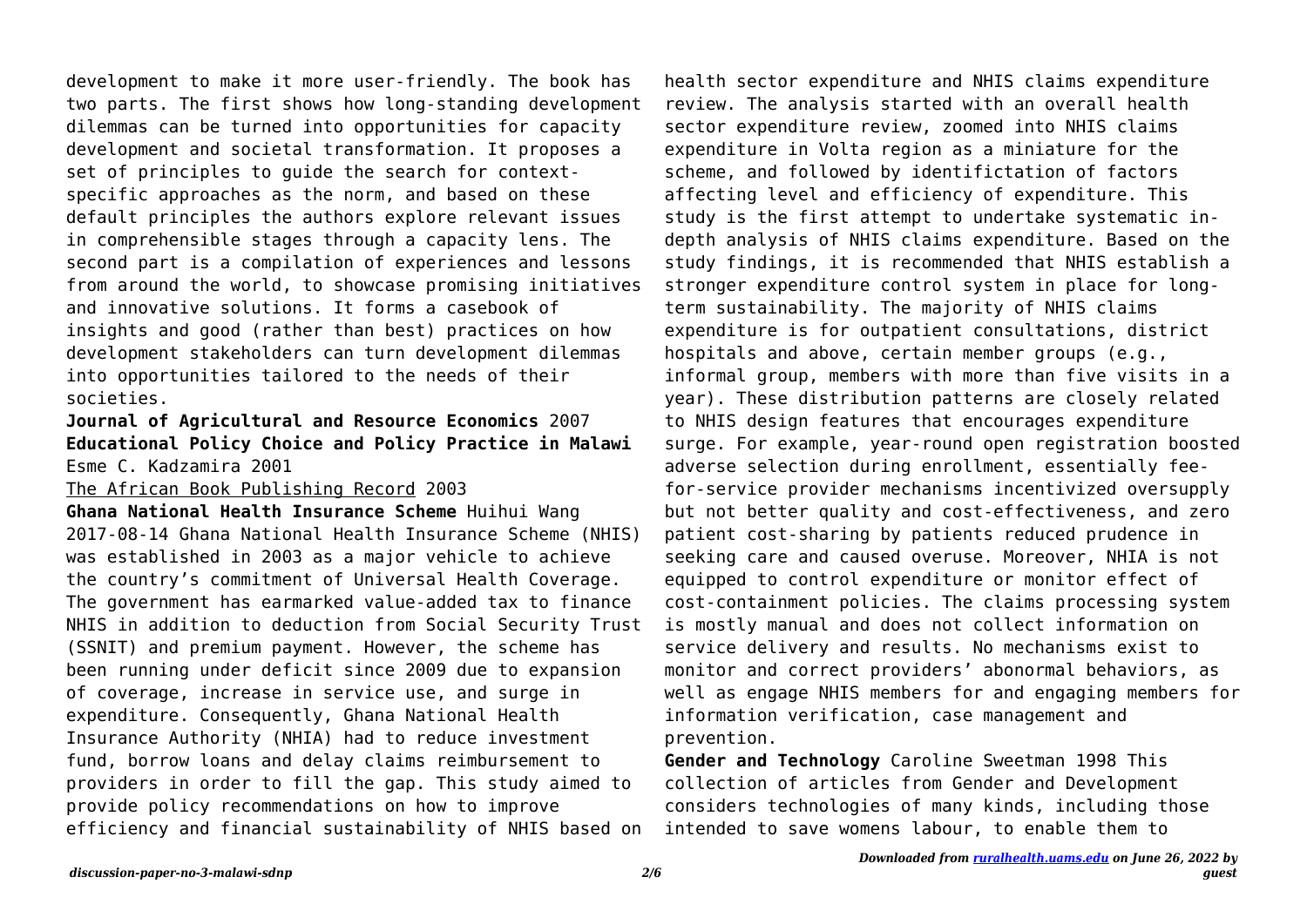control their fertility and to learn and communicate using computer technology.

**Detailed crop suitability maps and an agricultural zonation scheme for Malawi** Benson, Todd 2016-07-28 This document describes a two-level agricultural zonation scheme to guide agricultural planning in Malawi. This scheme combines broad agricultural development domains – based upon a districtlevel analysis of agro-ecological potential; physical access to market; and population density – with an extensive set of detailed, more locally relevant crop suitability maps to determine where agricultural development investments might best be located within a relevant development domain.

**The Department of Labor's ... Findings on the Worst Forms of Child Labor** 2004

**Yearbook of International Organizations 2012-2013** Union of International Associations 2012-06 Volume 1 (A and B) of the "Yearbook of International Organizations" covers international organizations throughout the world, comprising their aims, activities and events. This includes names (in English, French and, where available, other languages), abbreviations and descriptions of over 34,000 not-for-profit organizations currently active in every field of human endeavor, as well as references to associated organizations, whose goals cross all economic, political and geographical borders, offering an insight into new, productive relationships. The volume also allows quick and easy cross-referencing from volumes 2, 3, 4, and 6.

*Linguistics and Language Behavior Abstracts* 2007-02 *Disability and Social Change* Brian Watermeyer 2006 This powerful volume represents the broadest engagement with disability issues in South Africa yet. Themes include theoretical approaches to, and representations of,

disability; governmental and civil society responses to disability issues; aspects of education as these pertain to the oppression/liberation of disabled people; social security for disabled people; the complex politics permeating service provision relationships; and a consideration of disability in relation to human spaces - physical, economic and philosophical. Firmly located within the social model of disability, this collection resonates powerfully with contemporary thinking and research in the disability field and sets a new benchmark for cutting-edge debates in a transforming South Africa.

**The Chambo restoration strategic plan** 2005 Malawi International Monetary Fund 2012-08-03 The Malawi Growth and Development Strategy II (MGDS-II) is a poverty reduction strategy for the period 2006–11, which is aimed at fulfilling Malawi's future developmental aspiration—Vision 2020. The strategy identifies broad thematic areas and key priority areas to bring about sustained economic growth. A striking feature of this strategy is that the various governmental organizations, private sector, and general public are equal stakeholders. However, successful implementation of MGDS-II will largely depend on sound macroeconomic management and a stable political environment. *Rural Development Abstracts* 2011 **Policies and Governance Structures in Woodlands of Southern Africa** Godwin S. Kowero 2003-01-01 **Gender Based Violence in Malawi** 2004 Annotated bibliography of published and especially unpublished materials on gender-based violence in Malawi, including

dissertations, journal articles, research reports, seminar papers, and conference proceedings. **Disability and Poverty** Arne H. Eide 2011 This book is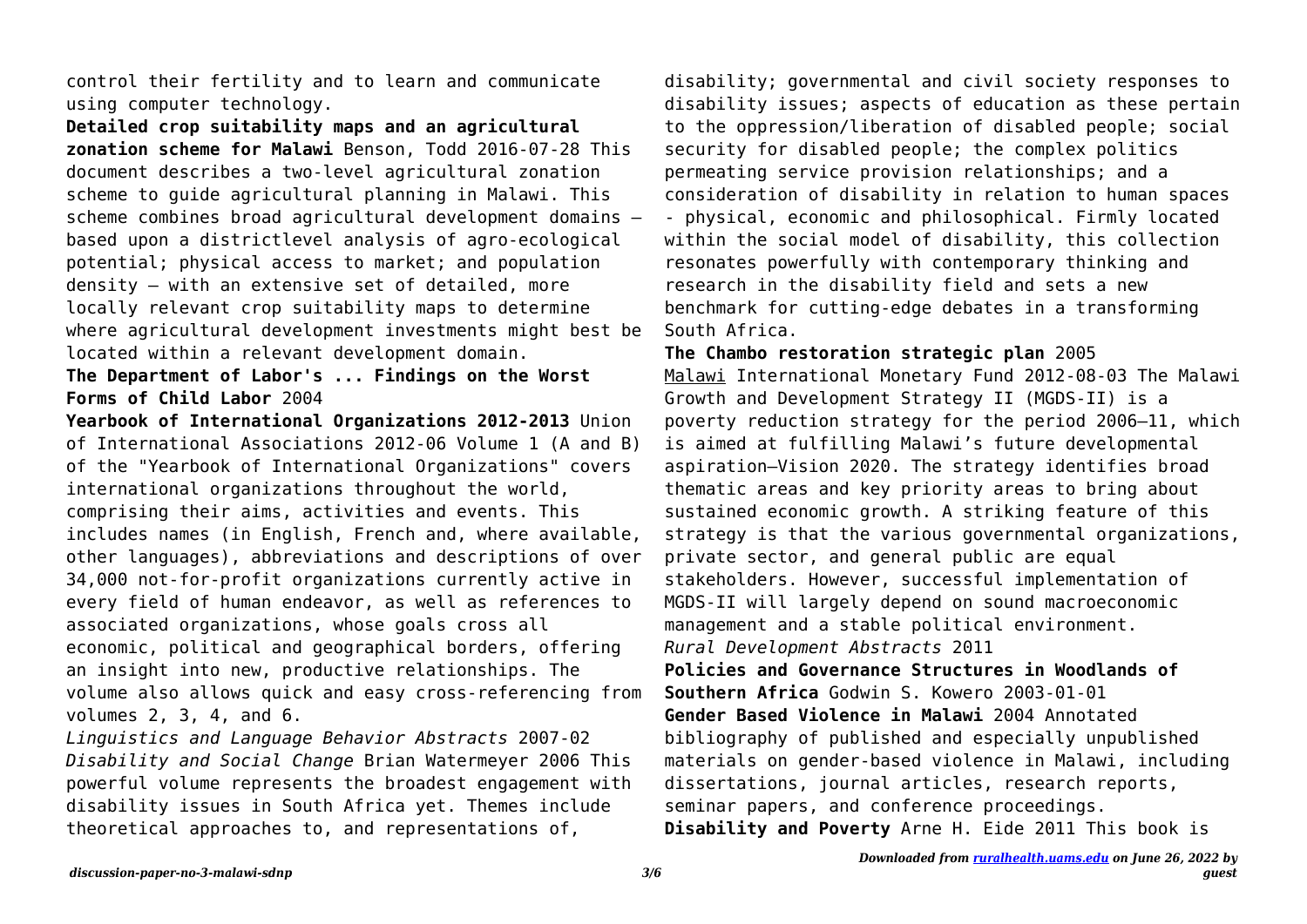about being disabled and being poor and the social, cultural and political processes that link these two aspects of living. Environmental barriers, limited access to services and discriminatory attitudes and practice are among key elements that drive disabled people into poverty and keep them there. 'Disability and poverty' explores the lived realities of people with disabilities from across the developing world and examines how the coping strategies of individuals and families emerge in different contexts.

The Constitution of the Republic of Malawi Malawi 1999 The Malawi Sustainable Development Network Programme (SDNP) presents the full text of the constitution of the Republic of Malawi, a country in southern Africa. **The U.S. Department of Labor's 2003 Findings on the Worst Forms of Child Labor** United States. Bureau of International Labor Affairs 2004 "The report describes the efforts of 144 countries and territories to meet their international commitments to eliminate the worst forms of child labor."...Elaine L. Chao.

**Fighting Corruption in the Public Sector** Jorge Martinez-Vazquez 2007 This book addresses the problem of how to fight corruption in the public sector. The study presents a comprehensive analysis of corruption that not only highlights the problems, but also potential solutions for a broad range of corruption manifestations in tax administration, government expenditure programs and other areas of fiscal policy and management. The analysis and discussion is supported and clarified by relevant real-world examples and empirical analysis. In particular, country-specific examples are used to identify key issues and valuable lessons for reducing corruption. It provides a comprehensive overview of corruption issues. It covers the different forms of

corruption: administrative and political corruption. It identifies successful policy responses.

*State of the World 2000* Lester Russell Brown 2000 This text sets out to show how sustainability can be achieved without lowering living standards. It should be a valuable reference for students and the general reader on a range of social and natural science subject areas. Mapping research and innovation in the Republic of Malawi Lemarchand, Guillermo A. 2014-11-13 *Scaling Up Treatment for the Global AIDS Pandemic* Institute of Medicine 2004-11-24 An estimated forty million people carry the human immunodeficiency virus (HIV), and five million more become newly infected annually. In recent years, many HIV-infected patients in wealthy nations have enjoyed significantly longer, goodquality lives as a result of antiretroviral therapy (ART). However, most infected individuals live in the poorest regions of the world, where ART is virtually nonexistent. The consequent death toll in these regionsâ€"especially sub-Saharan Africaâ€"is begetting economic and social collapse. To inform the multiple efforts underway to deploy antiretroviral drugs in resource-poor settings, the Institute of Medicine committee was asked to conduct an independent review and assessment of rapid scale-up ART programs. It was also asked to identify the components of effective implementation programs. At the heart of the committee's report lie five imperatives: Immediately introduce and scale up ART programs in resource-poor settings. Devise strategies to ensure high levels of patient adherence to complicated treatment regimens. Rapidly address humanresource shortages to avoid the failure of program implementation. Continuously monitor and evaluate the programs to form the most effective guidelines and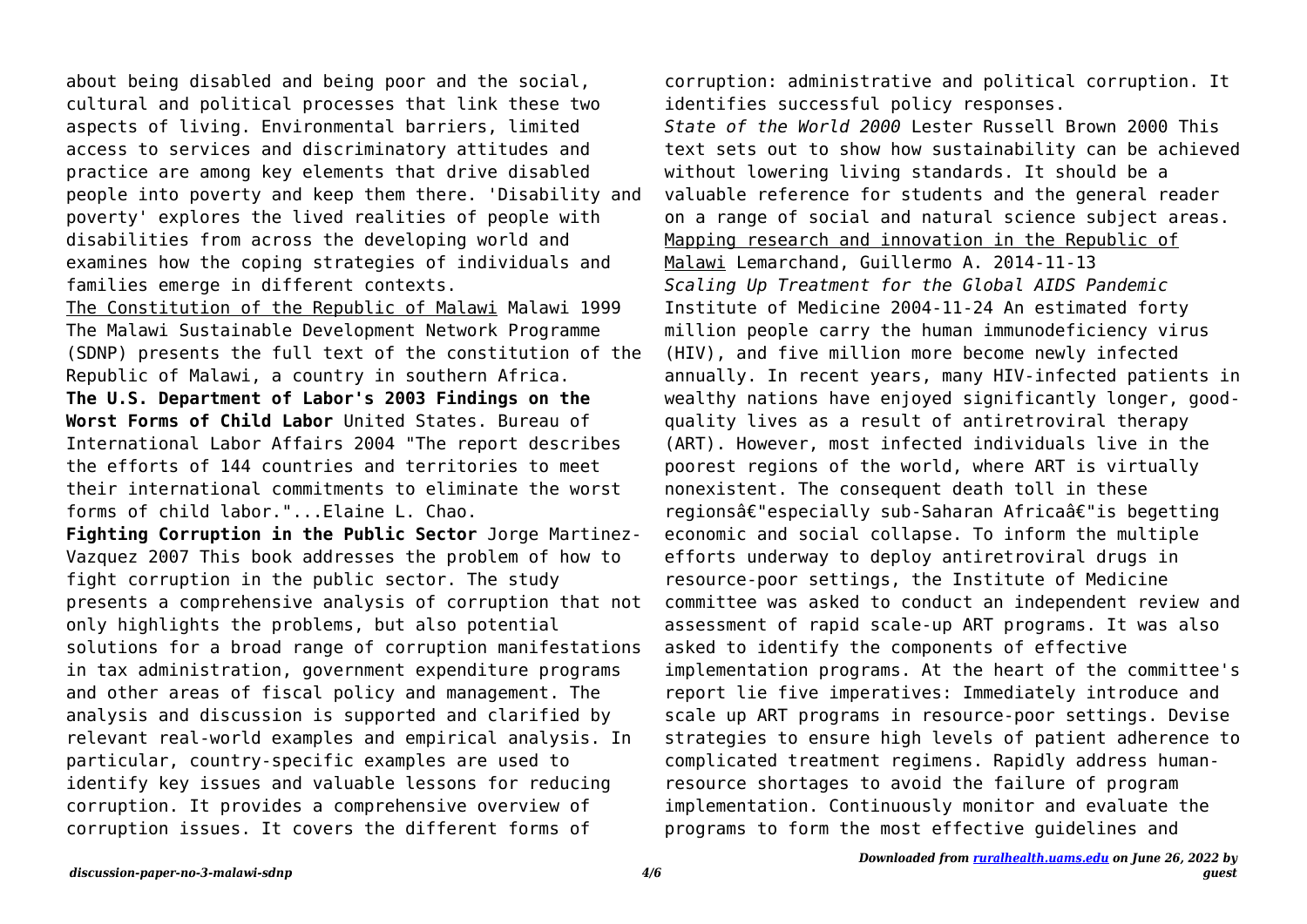treatment regimens for each population. Prepare to sustain ART for decades.

# **Gender, Information Technology, and Developing Countries** Nancy J. Hafkin 2001

*Minerals Yearbook* 1998

*The Education System in Malawi* World Bank 2010-02-25 'The Education System in Malawi', an Education Country Status Report (CSR), is a detailed analysis of the current status of the education sector in Malawi, the results of which have been validated by the government of Malawi. Its main purpose is to enable decision makers to orient national policy on the basis of a factual diagnosis of the overall education sector and to provide relevant analytical information for the dialogue between the government and development partners. The analysis incorporates data and information from multiple sources, such as school administrative surveys by the Ministry of Education, household surveys, and a tracer survey created especially for this study. This CSR, developed by a multi-ministerial national team supported by UNESCO P le de Dakar, the World Bank, and GTZ specialists, updates the previous one drawn up in 2003 and consists of eight chapters, including a chapter on higher education. The analysis provides key monitoring and evaluation inputs for the overall education sector, particularly under the framework of the implementation of the National Education Sector Plan. **Gender Roles, Cultural Context, and Spousal Discordance in Survey Responses in Malawi** Kate Miller 2001 **The Development Dimension ICTs for Development Improving Policy Coherence** OECD 2010-01-22 This publication examines access to ICTs in developing countries, broadband Internet access and governments' role in making it available; developments in mobile payments;

ICT security issues; ICTs for improving environmental performance; and the relative priority of ICTs in education.

**Private Voluntary Health Insurance in Development** Alexander S. Preker 2007 Private voluntary health insurance already plays an important role in the health sector of many low and middle income countries. The book reviews the context under which private insurance could contribute to an improvement in the financial sustainability of the health sector, financial protection against the costs of illness, household income smoothing, access to care, and market productivity. This volume is the third in aseries of indepth reviews of the role of health care financing in providing access for low-income populations to needed healthcare, protecting them from the impoverishing effects of illness, and addressing the important issues of social exclusion in government financed programs. Women, Science, and Technology Mary Wyer 2001 This reader provides an introduction to the gendering of science and the impact women are making in laboratories around the world. The republished essays included in this collection are both personal tales from women scientists and essays on the nature of science itself, covering such controversial issues like the underrepresentation of women in science, reproductive technology, sociobiology, evolutionary theory, and the notion of objective science.

#### **Forestry Tactics** 2001

**The Road to Results** Linda G. Morra-Imas 2009 'The Road to Results: Designing and Conducting Effective Development Evaluations' presents concepts and procedures for evaluation in a development context. It provides procedures and examples on how to set up a